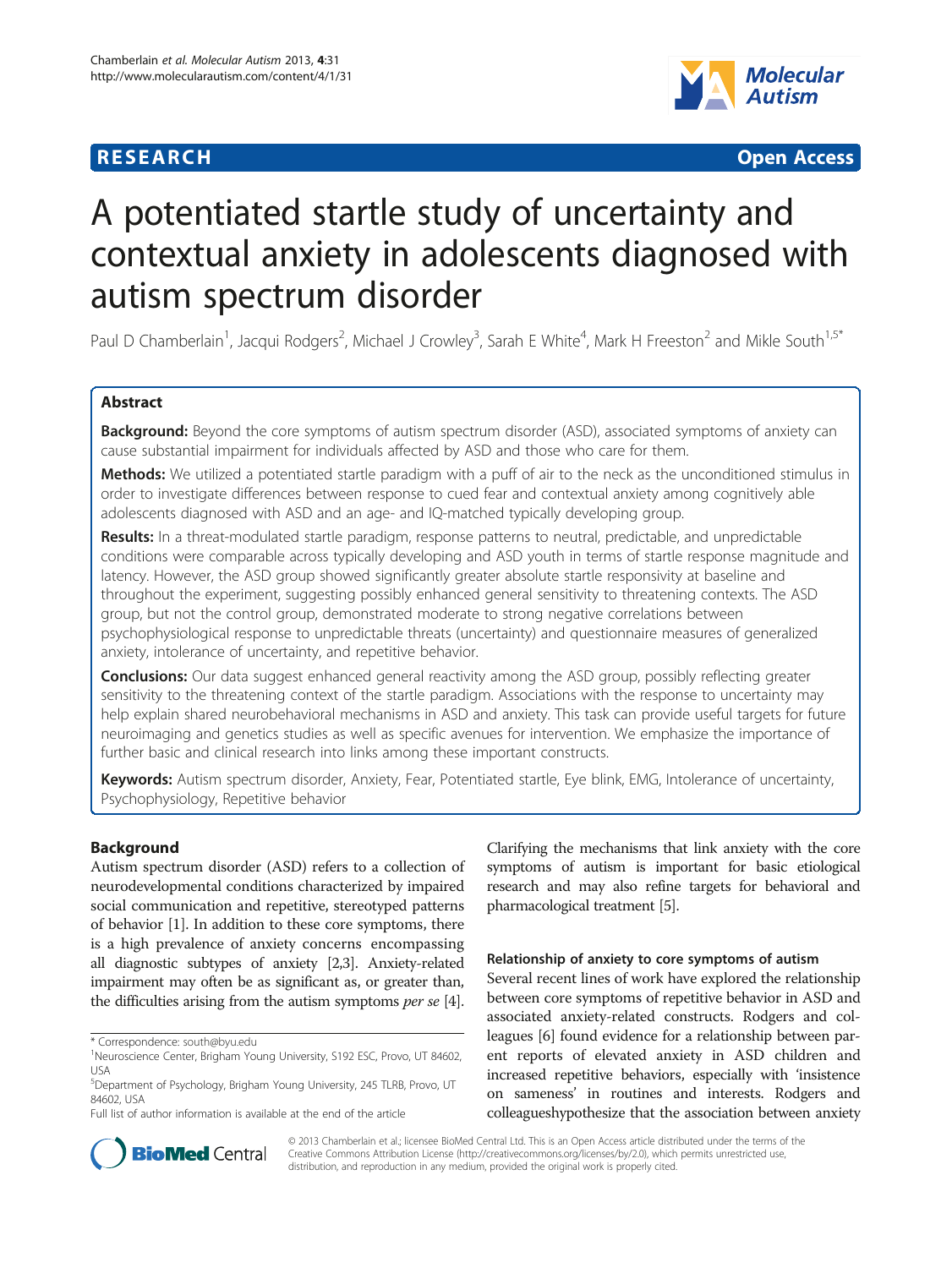and repetitive behavior in ASD may be mediated at least in part by an 'intolerance of uncertainty' that arises due to atypical information processing, including basic sensory processing, that is common in ASD. Intolerance of uncertainty (IU) underlies a perceptual bias associated with beliefs about worry that become more potent in ambiguous contexts [[7](#page-9-0)]. A substantial literature implicates IU in the maintenance of generalized anxiety disorder (GAD). IU may arise from atypical information processing, including basic sensory processing, common to ASD. This atypical information processing in ASD impairs integration of environmental cues, leading to increased perception of ambiguity in ASD across multiple contexts. This in turn leads to increased worry and subsequent anxiety, including generalized anxiety.

Relatedly, two recent studies reported atypical responding in reversal learning paradigms. South et al. [[8](#page-9-0)] paired one of two simple cues (colored squares) with a puff of air delivered to the neck in a sample of 30 older children and adolescents diagnosed with ASD and an age- and IQ-matched typically developing youth. Both groups demonstrated comparable acquisition of a classical fear conditioning measured through differential skin conductance responding to threat versus safety cues. However, the ASD group was significantly delayed in reacquiring fear to the reversed threat and safety cues. Moreover, significant correlations emerged between psychophyiological measures of reversal learning - when relatively simple rules for learning an experimental task are switched without warning - and questionnaire-based reports of repetitive behavior in ASD samples. These associations were unique to repetitive behaviors and were not found for other symptom domains. Similarly, D'Cruz et al. [\[9\]](#page-9-0) reported behavioral results from a reward-based probabilistic learning task among 41 ASD participants including children and adults with matched controls. Participants chose a stimulus based on location with 80% of correct choices and 20% of incorrect choices randomly reinforced. After making the correct choice over multiple trials, the rewarded stimulus location changed without warning (reversal). D'Cruz et al. also observed intact contingency acquisition of the task in ASD but reported that, while the ASD participants tended to initially make correct post-switch choices, they 'regressed' to previous choices more often than controls.

Together these studies suggest that straightforward learning of initial rules or contexts is often intact, at least in high-functioning ASD samples, but that learning may break down under more complex situations, those with increased ambiguity and uncertainty. A recent review of the literature by Gaigg [[10](#page-9-0)] argues that atypical emotion processing early in life in ASD disrupts a range of cognitive processes, including social cognition. As noted above, both the South et al. [[8\]](#page-9-0) and D'Cruz et al. [\[9](#page-9-0)] studies observed associations specifically with measures of everyday

behavioral rigidity. Nonetheless it is possible these may also reflect indirect effects on social function, because social interactions are inherently dynamic. Attenuated social perceptual skills in ASD [\[11](#page-9-0)] may accentuate the unpredictability and aversiveness of social situations. For the present study, we utilized a paradigm that was created explicitly for the study of uncertainty in other clinical populations [[12](#page-9-0)], in order to directly test the psychophysiological consequences of contextual uncertainty in ASD.

#### Differentiating fear and anxiety

Psychophysiological studies devoted to understanding the underlying mechanisms for anxiety in ASD began with a number of classical fear conditioning studies using either skin conductance response [\[4,13](#page-9-0)] or fear-potentiated startle [[14](#page-9-0)-[16\]](#page-9-0) as dependent measures. However, a growing body of translational work supports the distinction between 'cued fear' as assessed in the studies noted above, and 'sustained fear' that is associated with anxiety disorders [\[17](#page-9-0)]. More specifically, fear is a state of apprehension that begins with the presentation of a potentially threatening stimulus and then subsists in the absence of such a stimulus. Anxiety (also called 'contextual fear' or 'contextual anxiety') is characterized by apprehension that is present even in the absence of a threatening stimulus.

The neural substrates for fear and anxiety are thought to be dissociable. An important review by Davis and colleagues [[18](#page-9-0)] suggested that the amygdala is involved in stimulus-specific fear, while activity in the bed nucleus of the stria terminalis (BNST; sometimes called the 'extended amygdala') is associated with anxiety. Animal work has shown that disruption of the central nucleus of the amygdala (the main amygdalar output) prevented the expression of cued fear-potentiated startle (FPS). However, similar studies performed on the BNST resulted in no such potentiation to a cued stimulus. By contrast, lightenhanced startle (indicative of sustained anxiety) can be disrupted in the BNST, but not in the central nucleus of the amygdala. Studies in humans implicate the amygdala for initial acquisition of the fear response and orbitofrontal cortex for updating information about fear context; disruption in amygdala-orbitofrontal cortex feedback systems may underlie sustained anxiety [[19\]](#page-9-0).

Schmitz and Grillon [[12\]](#page-9-0) have recently provided a detailed protocol for using neutral, predictable and unpredictable aversive events to study behavioral manifestations of fear *vis-á-vis* anxiety in humans. The NPU (neutral, predictable, unpredictable)-threat task (NPUTT) exposes participants to three different contexts: 1) neutral condition: a cue appears, but never an aversive stimulus; 2) predictable condition: an aversive stimulus (an air puff for children; shock for adults) is explicitly predicted in this environment by a cue; 3) unpredictable condition: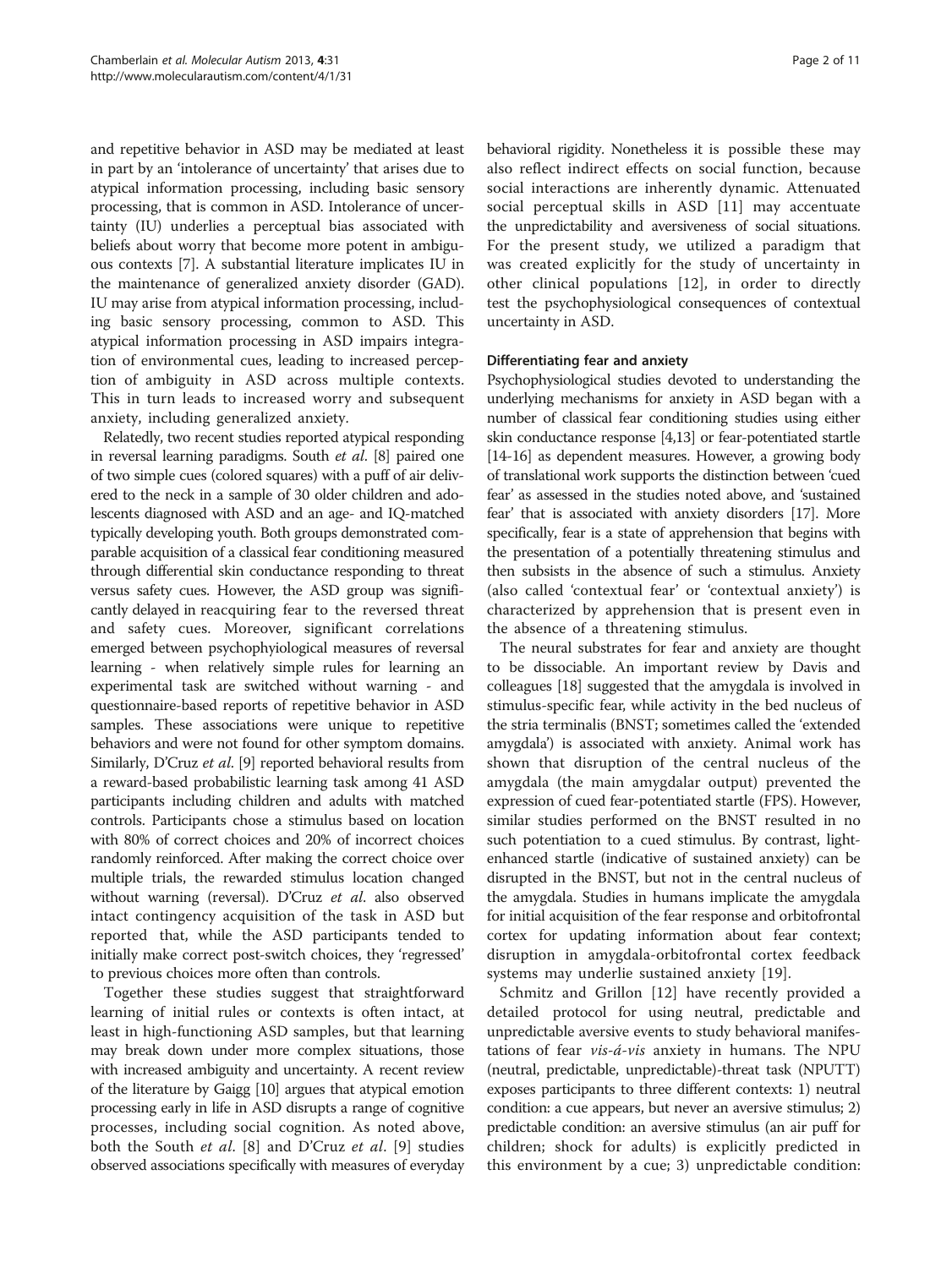an aversive stimulus is administered with no connection to the appearance of a cue.

A startling white noise probe is administered to the participant both during the presentation of each cue and during the intertrial interval (ITI; that is, between presentations of the cues). The startle response is measured by the eyeblink reflex using electromyography (EMG) sensors. Startle response magnitude during the ITI is considered to be a measure of contextual fear/anxiety, and is expected to increase linearly between the neutral, predictable, and unpredictable environments, respectively. That is, contextual anxiety increases as the amount of uncertainty present in the task increases. This task is distinctly different from the conditioning tasks used in previous ASD research [\[14,16\]](#page-9-0), which utilize cued fear rather than contextual anxiety to potentiate the startle reflex. The NPUTT and similar tasks have been used by Grillon and colleagues in a variety of studies involving anxious patient populations. These studies have shown for example that individuals with posttraumatic stress disorder (PTSD) generalize fear across stimuli [\[20](#page-10-0)]; children of anxious patients have abnormal startle reactivity [[21](#page-10-0)], women have greater sustained anxiety but not phasic fear than men [\[22\]](#page-10-0), and contextual anxiety but not cued fear is elevated in clinical anxiety [\[23\]](#page-10-0).

To our knowledge, no studies to date have applied the NPUTT or a similar uncertainty paradigm to an ASD population. Given the potential relevance of uncertainty to symptoms of anxiety in ASD, we compared NPUTT response across a sample of older adolescents diagnosed with ASD and age- and ability-matched controls. We hypothesized that children with ASD are less able to adapt to contextual threat and uncertainty than typically developing children and therefore would show increased startle response compared to controls during the intertrial intervals (when the probe can happen any time) during both the predictable and unpredictable phases; and relatively greater magnitude of response during the unpredictable versus predictable phase, reflecting overall greater anxiety during times of uncertainty. We also hypothesized that measures of everyday behavioral rigidity and intolerance of uncertainty would be more strongly and positively associated with startle response to uncertainty in the ASD group than the control group.

#### Methods

#### Participants

Our initial sample included 49 older adolescents between the ages of 15 to 18. Ten participants (five ASD) were excluded from further analysis due to unresponsiveness to the startle probe, defined as exhibiting a startle response in less than 50% of trials. The final sample included 18 participants diagnosed with an autism spectrum disorder (the ASD group; 17 male) and 21 typically developing

participants (the CON group; 15 male). Diagnosis of an ASD was determined by an expert diagnostician using DSM-IV criteria, based on information obtained from the Autism Diagnostic Observation Schedule (ADOS) Module 3 or 4 and from the parent-report Social Responsiveness Scale (SRS). An IQ estimate was determined using the Wechsler Abbreviated Scale of Intelligence. All participants above the age of 18 and the parents of those under age 18 gave written informed consent as approved by the Brigham Young University Institutional Review Board. All participants were compensated for their time.

#### Associated variables

Participants completed several measures of anxiety and rigidity via a digital survey. These included the Spence Children's Anxiety Scale-child report (SCAS-C; [\[24](#page-10-0)], a reliable and valid measure of child anxiety that reports both an overall total score and six subscale scores). We were most interested in the GAD subscale, which includes items such as 'I worry about things' and 'When I have a problem, I feel shaky'. We used a shortened, 12-item version of the Intolerance of Uncertainty Scale (IUS) [S. Walker, 'What do we know about the relationship between intolerance of uncertainty and worry in young children?,' unpublished PhD thesis] including questions such as 'When things happen very suddenly, I get upset' and 'Feeling unsure stops me from doing most things'. One parent of each participant completed a parent-report version of the same measures (that is SCAS-P, IUS-P). We also examined a key measure of behavioral rigidity from the SRS, the Autistic Mannerisms subscale (for example, 'when under stress, he or she shows rigid or inflexible patterns of behavior that seem odd' and 'has more difficulty than other children with changes in his or her routine'). In order to test specificity of these hypothesized associations, we also tested general associations with social disability (the SRS Total Score), IQ, and participant age.

#### Stimuli and apparatus

Stimulation was controlled by E-prime 2.0 Professional Software (Psychology Software and Tools, Inc., Sharpsburg, PA, USA). The acoustic startle stimulus was a 40-ms duration, 103 dB burst of white noise presented binaurally through headphones. Participants wore a vest that closed with Velcro straps and had a  $\frac{1}{2}$  inch ( $\sim$ 2.54 centimeter) firm-yet-flexible hose threaded up through the vest and adjusted to point toward the junction of the neck and the chin, with a gap of about 8 centimeters between the end of the tube and the skin. The approximately 3-meter- long tube was connected to a tank of compressed 'room' air with a medical-grade valve and regulator set to deliver a puff of air to the neck at 75 psi (measured at the regulator valve). E-prime software controlled an electronic switch that delivered each puff for 100 ms. Prior to the start of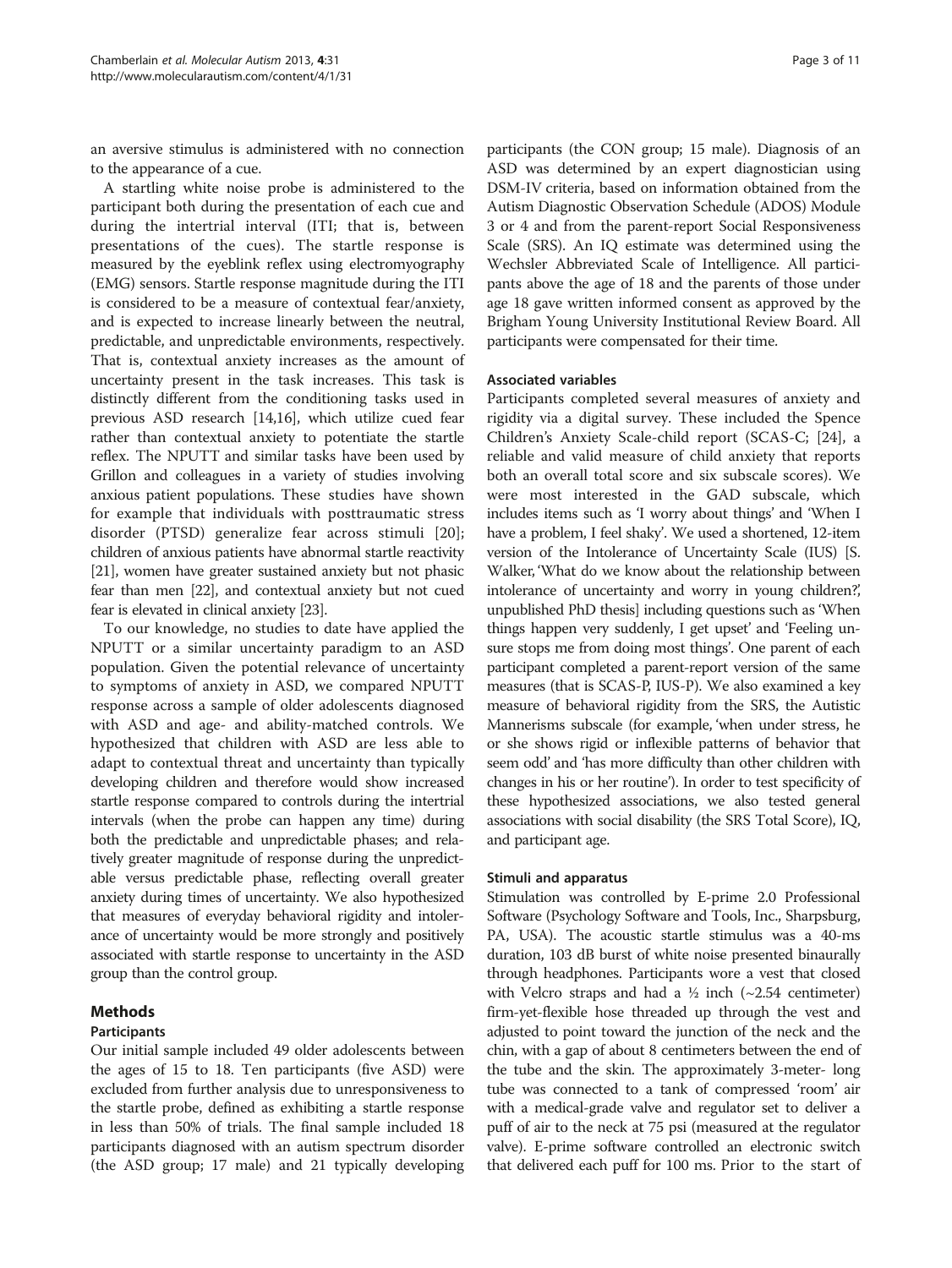the experiment, participants received two puffs of air to familiarize them with the stimulus and give them the chance to opt out if they wanted. Participants were also reminded they could stop the experiment at anytime if they chose to.

The startle reflex was measured using two 8 millimeter silver-silver chloride electrodes placed beneath the left eye, over the obicularis oculi muscle, one centered beneath the pupil and a second positioned immediately lateral to that toward the outer canthus. A third, grounding electrode was placed on the left forearm. Prior to placement of the electrodes, the skin was cleaned and then abraded using NuPrep skin gel (Weaver and Company, Aurora, CO, USA). Electrodes were attached to a BIOPAC MP150 EMG100C module (BIOPAC Systems, Inc., Goleta, CA, USA), and data was recorded on a Macintosh MacBook Pro laptop (Apple Inc., Cupertino, CA, USA) using AcqKnowledge 4.0 software (BIOPAC Systems, Inc.). The electromyogram was acquired with amplifier bandwidth set at 28 to 500 Hz with a sampling rate of 2,000 Hz.

#### Experimental design

The experimental design followed the protocol published by Schmitz and Grillon [\[12\]](#page-9-0) in Nature Protocols. Testing consisted of a beginning habituation phase of nine startle probes (103 dB, 40 ms duration), followed by two recording blocks separated by a 5-minute break. Each block consisted of four initial habituating startle probes followed by three neutral (N), two predictable (P), and two unpredictable (U) conditions. These conditions were presented in one of the following orders: P N U N U N P or U N P N P N U. Block order was randomized across participants with 9 CON (of 21) and 8 ASD (of 18) participants receiving the block beginning with the P condition first. A diagram of the protocol is presented in Figure [1.](#page-4-0)

Each condition (that is N, P, and U) lasted approximately 120 s during which time a cue (green circle for N condition; red square for P condition; blue triangle for U condition) was presented three times for 8 s each time. When the cue was absent, a white fixation cross was present on the screen the entire time to help maintain the participant's attention. In addition to the cue or fixation cross, the top of the monitor displayed a reminder of the condition for the participant. These read 'No puff', 'Puff only during red square', and 'Puff at any time', for the N, P, and U conditions, respectively. Because this was not a conditioning experiment, the reminder was necessary to ensure that differences in response to the startle probe in each condition were not due to differences in learning across participants.

Startle probes were administered six times during each 120 s condition: during each of the three cues, and during each ITI. Startle probes were separated by at least 20 s. Air puffs were administered once or twice per P (0.5 s before the end of the cue) and U condition (pseudo-randomized during the absence of the cue) resulting in six air puffs per block and twelve air puffs throughout the course of the experiment. Schmitz and Grillon [\[12](#page-9-0)] have shown previously that absence of a shock during the cue in the U condition does not lead to safety learning.

Between blocks, participants had a 5-minute break to rest. During this time participants were asked to report their anxiety level retrospectively during each of the three conditions, with and without the cue present. Ratings were reported using Qualtrics online survey software (Qualtrics, Provo, UT, USA). Each question displayed the image associated with that condition (P, U, or N) either with or without the cue, and included a text-based numbered rating scale from 1 to 10, with 1 labeled as 'not anxious/fearful' and 10 labeled as 'extremely anxious/fearful'. The same survey was repeated following the completion of the second block.

#### Data analysis

Data extraction was performed using Acqknowledge software and BIOPAC's Eyeblink Startle Scoring application notes (application note number AS214). Raw EMG data were subjected to a 60 Hz band stop filter and a copy of the EMG signal was integrated for further processing. Peak amplitude of the blink reflex was determined in the 27 to 150 ms window following startle probe onset. Response magnitudes were transformed into  $t$  scores and then averaged within condition (for example, ITI P, cue P, ITI U, cue U, ITI N, cue N). The latency-to-peak amplitude for each window was collected and analyzed in the same manner.

T scores for EMG magnitude during the cue conditions were entered into a 2 (diagnosis)  $\times$  3 (threat phase) ANOVA. Previous research on the cue phases (see [\[12](#page-9-0)]) predicted a main effect for condition with greater startle in the P condition compared to the N and U conditions. Because of previous research noted above that showed normal potentiated startle in ASD in response to a specific threatening stimulus, we did not predict a diagnosis x condition interaction in the presence of the cue.

Contextual threat was analyzed using the ITI data for EMG magnitude in a similar  $2 \times 3$  ANOVA. Here we predicted a main effect for condition with greater startle in the U condition compared to the N and P conditions, as has been found in other studies of the NPUTT [\[12](#page-9-0)]. We also expected those with ASD to respond more intensely to uncertainty than controls, and predicted a diagnosis x condition interaction.

T scores or other standardization procedures are useful for controlling for the contributions of raw baseline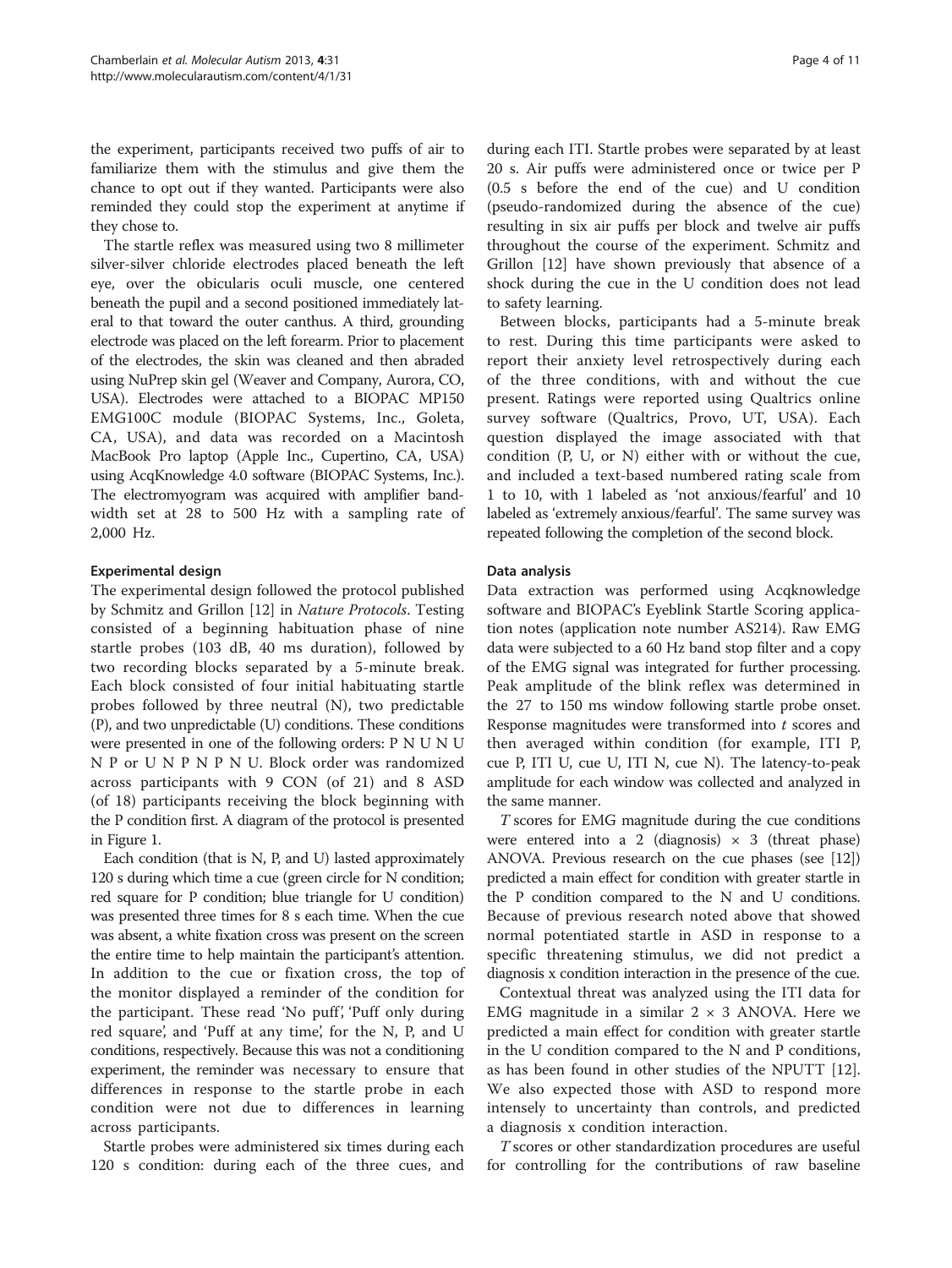<span id="page-4-0"></span>

variability, and are standard procedure for answering the question of how different phases of uncertainty affect relative response within each person [\[12](#page-9-0)]. However, in light of variable findings in previous studies of psychophysiological reactivity in ASD, we believed it would also be interesting to examine the raw EMG scores, with the addition of baseline reactivity as another measurement phase. Raw scores for the latency-to-peak amplitude of each blink response were likewise analyzed in  $2 \times 3$ ANOVAs for cued and ITI conditions.

To test hypothesized associations among our primary outcome variables of interest (the cued, predictable condition and the uncued, unpredictable condition), we planned correlation analyses between these variables and measures of anxiety, uncertainty, and rigid repetitive behavior along with potential confounds of social dysfunction, IQ, and age. We planned follow-up regression analyses for resulting variables with the best likelihood of predicting outcome.

#### Results

#### Baseline measures

As shown in Table [1,](#page-5-0) there were no significant betweengroup differences in either chronological age or Full Scale IQ. As expected, the ASD group scored significantly higher on parent-report measures of autism symptoms, anxiety, and IU. There were no significant differences in participant questionnaire reports of air-puff-related anxiety or intensity following either block of the task (all  $Ps > 0.25$ ).

#### Psychophysiological response

T scores of blink magnitude during the cue phases showed the expected main effect of condition,  $(F(2,70) = 62.03)$ 

P <0.001,  $\eta^2$  = 0.64). The *a priori* prediction (see [[13\]](#page-9-0)) of P >U >N was confirmed and the linear contrast was significant (F(1,37) = 120.983, P <0.001,  $\eta^2$  =0.77). As can be seen in Figure [2](#page-5-0), responses were identical for both groups following the  $2 \times 3$  ANOVA. There was no main effect for group  $(F(1,35) = 0.00, P = 0.96, \eta^2 = 0.00)$ or group x condition interaction (F(2,70) = 0.18,  $P = 0.83$ ,  $\eta^2$  = 0.01). A similar 2 × 3 ANVOA for the ITI (uncued) phases likewise demonstrated a significant main effect for condition  $(F(2,70) = 15.45, P < 0.001, \eta^2 = 0.31)$ . As noted above, for the ITI phase it is expected that the contextual anxiety will be highest in the between-cue times, when the timing of the air puff is uncertain,  $U > P > N$ . This expected pattern was confirmed (Figure [3\)](#page-6-0) and the linear contrast was significant (F(1,37) = 32.61, P <0.001,  $\eta^2$  = 0.47). There was again no main effect for group  $(F(1,35) = 0.41,$  $P = 0.53$ ,  $\eta^2 = 0.01$ ) or group x condition interaction  $(F(2,70) = 0.84, P = 0.44, \eta^2 = 0.02)$ . Because of the imbalance in the ratio of males to females across groups we reran these analyses for main effects and interactions with only males in each group; results were identical in showing significant main condition effects but no group x phase interactions for both cued and ITI conditions.

Next, we performed the same analyses using raw blink magnitude instead of  $t$  scores. The relative pattern of responses for EMG magnitude across the N, P, and U phases was identical for the  $t$  score analyses of both cued and ITI conditions. However, there was an additional, significant main effect for diagnostic group in both cued and ITI phases. Interestingly, the ASD group showed overall increased magnitude relative to controls: cued condition  $F(1,35) = 5.50$ ,  $P < 0.05$ ,  $\eta^2 = 0.14$ ; ITI  $F(1,35) = 4.59$ , P <0.05,  $\eta^2$  = 0.12. In order to ascertain whether this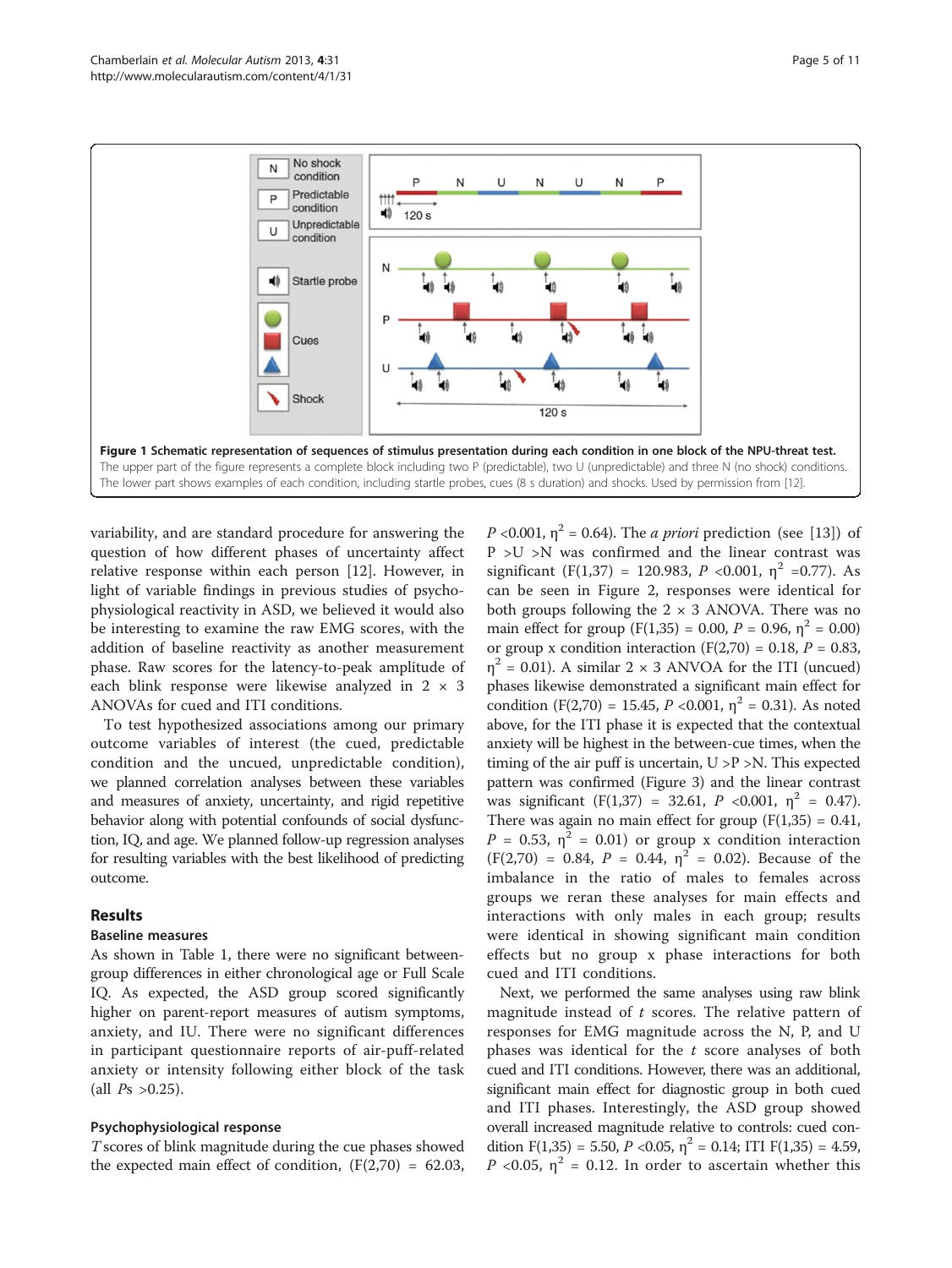<span id="page-5-0"></span>

| <b>Measure</b> | M          |                          | SD         |            | Range      |                          |            |
|----------------|------------|--------------------------|------------|------------|------------|--------------------------|------------|
|                | <b>ASD</b> | <b>CON</b>               | <b>ASD</b> | <b>CON</b> | <b>ASD</b> | <b>CON</b>               |            |
| Age (years)    | 16.64      | 16.99                    | 0.98       | 0.96       | $15 - 18$  | $15 - 18$                | 1.09       |
| Full-scale IQ  | 104.82     | 108.74                   | 13.32      | 10.56      | 85-124     | 92-129                   | 0.98       |
| SRS total      | 103        | 17.87                    | 23.65      | 10.70      | 68-150     | $2 - 38$                 | $12.86***$ |
| SRS mannerisms | 19.06      | 2.88                     | 5.91       | 3.10       | $9 - 29$   | $0 - 11$                 | $9.76***$  |
| ADOS total     | 13.11      | $\overline{\phantom{0}}$ | 3.80       | -          | $7 - 18$   | $\overline{\phantom{0}}$ |            |
| SCAS-P total   | 24.78      | 10.28                    | 14.54      | 8.53       | $3 - 58$   | $2 - 18$                 | $4.37***$  |
| SCAS-C total   | 26.28      | 22.22                    | 10.54      | 10.16      | $2 - 53$   | $6 - 40$                 | 1.18       |
| IUS-P          | 40.47      | 22.47                    | 11.28      | 7.79       | 24-58      | $12 - 40$                | $5.18***$  |
| IUS-C          | 33.94      | 30.22                    | 8.39       | 7.45       | $20 - 48$  | 18-44                    | 1.41       |

M, Mean; SD, Standard Deviation; ASD, autism spectrum disorder; CON, typical control; Full-scale IQ, from the Wechsler Abbreviated Scales of Intelligence; SRS, Social Responsiveness Scale; ADOS, Autism Diagnostic Observation Schedule (Module 3 or 4); SCAS-P/-C, Spence Children's Anxiety Scale parent report/child report); IUS-P/-C, Intolerance of Uncertainty Scale parent report/child report). \*\*\*P <.001.

group difference was due to differing task-related response or was present more generally, we analyzed both baseline and post-break time habituation phases: as shown in Figure [4,](#page-6-0) the ASD group showed substantially increased responses during both habituation phases (baseline  $t(35) = 2.32$ ,  $P \le 0.05$ ; post-break  $t$  $(35) = 2.92, P < 0.01$ .

Given these differences in baseline, we redid the analyses of raw blink magnitude using response to the first habituation phase as a covariate (suggested by  $[13]$  $[13]$  as an alternate to using standardized t scores). No results changed in this analysis. For the cued phase, the main effect held  $(F(2,70) = 3.29, P < 0.05,$  $\eta^2$  = 0.09) with no main effect for group (F(1,35) = 0.64,  $P = 0.43$ ,  $\eta^2 = 0.02$ ) or group x condition interaction  $(F(2,70) = 0.20, P = 0.82, \eta^2 = 0.01)$ . This was likewise true for the ITI phase: main effect  $(F(2,70) = 5.09, P < 0.01,$  $\eta^2$  = 0.13) with no main effect for group (F(1,35) = 0.25,

 $P = 0.62$ ,  $\eta^2 = 0.01$ ) or group x condition interaction  $(F(2,70) = 0.12, P = 0.89, \eta^2 = 0.00).$ 

#### Latency

Results for the analyses of latency-to-peak showed the identical pattern as findings from the cued magnitude scores: condition (F(2,70) = 6.87, P <0.01,  $\eta^2$  = 0.16), P >U >N linear contrast (F(1,37) = 16.17, P <0.001,  $\eta^2$  = 0.30); group effect (F(1,35) = 0.03,  $P = 0.86$ ,  $\eta^2 = 0.00$ ); group x condition interaction (F(2,70) = 1.28,  $P = 0.28$ ,  $\eta^2 = 0.04$ ). In the ITI condition, latency-to-peak analyses showed no significant effects: condition (F(2,70) = 1.41,  $P = 0.25$ ,  $\eta^2 = 0.04$ , group (F(1,35) = 1.10,  $P = 0.30$ ,  $\eta^2 = 0.03$ ); group x condition interaction (F(2,70) = 0.37,  $P = 0.68$ ,  $\eta^2 = 0.01$ ).

#### Relationship with associated variables

We first ran correlation analyses with our primary cued fear and contextual anxiety outcome variables, using the

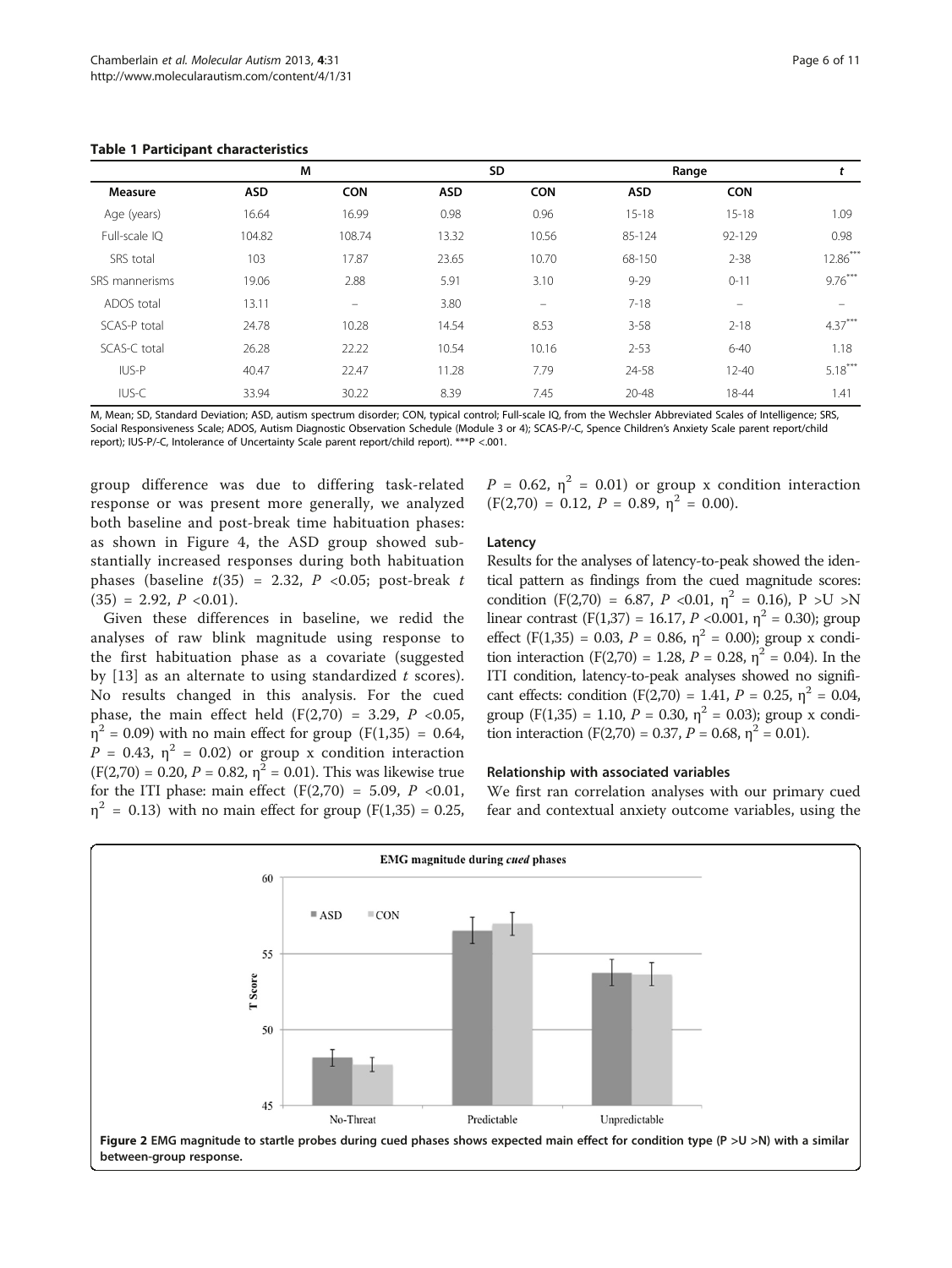<span id="page-6-0"></span>

magnitude  $t$  scores. There were no reliable correlations between our outcome measures and overall level of social disability (SRS Total Score), IQ, or parent-reported IU. For the ASD group only, there were significant or near-significant  $(P \le 0.06)$  associations for the anxiety condition (uncued, unpredictable phase) for the remaining variables (listed in order of the value of the correlation coefficients): SCAS-C total anxiety ( $r = -0.59$ ,  $P = 0.011$ ), SCAS-C GAD ( $r = -0.57$ ,  $P = 0.015$ ), SCAS-P GAD scores  $(r = -0.46, P = 0.052)$ , SRS Mannerisms  $(r = -0.45,$  $P = 0.059$ ) and the IU child report (r = -0.45,  $P = 0.059$ ). Participant age neared a significant correlation with the cued, predictable outcome variable ( $r = 0.46$ ,  $P = 0.052$ ). We then conducted a step-wise regression analysis for these variables, in the order just listed, to test predictive power for our startle response outcomes.

None of these variables significantly predicted the response to fear (cued, predictable condition) for either

diagnostic group. However, a model including all six of these variables significantly predicted the anxiety condition (uncued, unpredictable) for the ASD group only, F  $(6,11) = 3.53$ , P = 0.034. Several of the included variables did not add significantly to the predictive value of that model. A final model consisting of SCAS-C GAD (generalized anxiety), SRS Mannerisms (rigid, repetitive behavior) and IUS-C (intolerance of uncertainty) scores had the strongest predictive power for startle response during the uncertainty condition,  $F(3,14) = 6.45$ ,  $P = 0.003$ . This model is shown in Table [2](#page-7-0) for both the ASD and CON groups.

#### **Discussion**

Recent work on potential mechanisms contributing to high rates of anxiety in autism spectrum disorder (ASD) underscores the relevance of an intolerance of uncertainty (IU). IU has long been implicated in studies of clinically

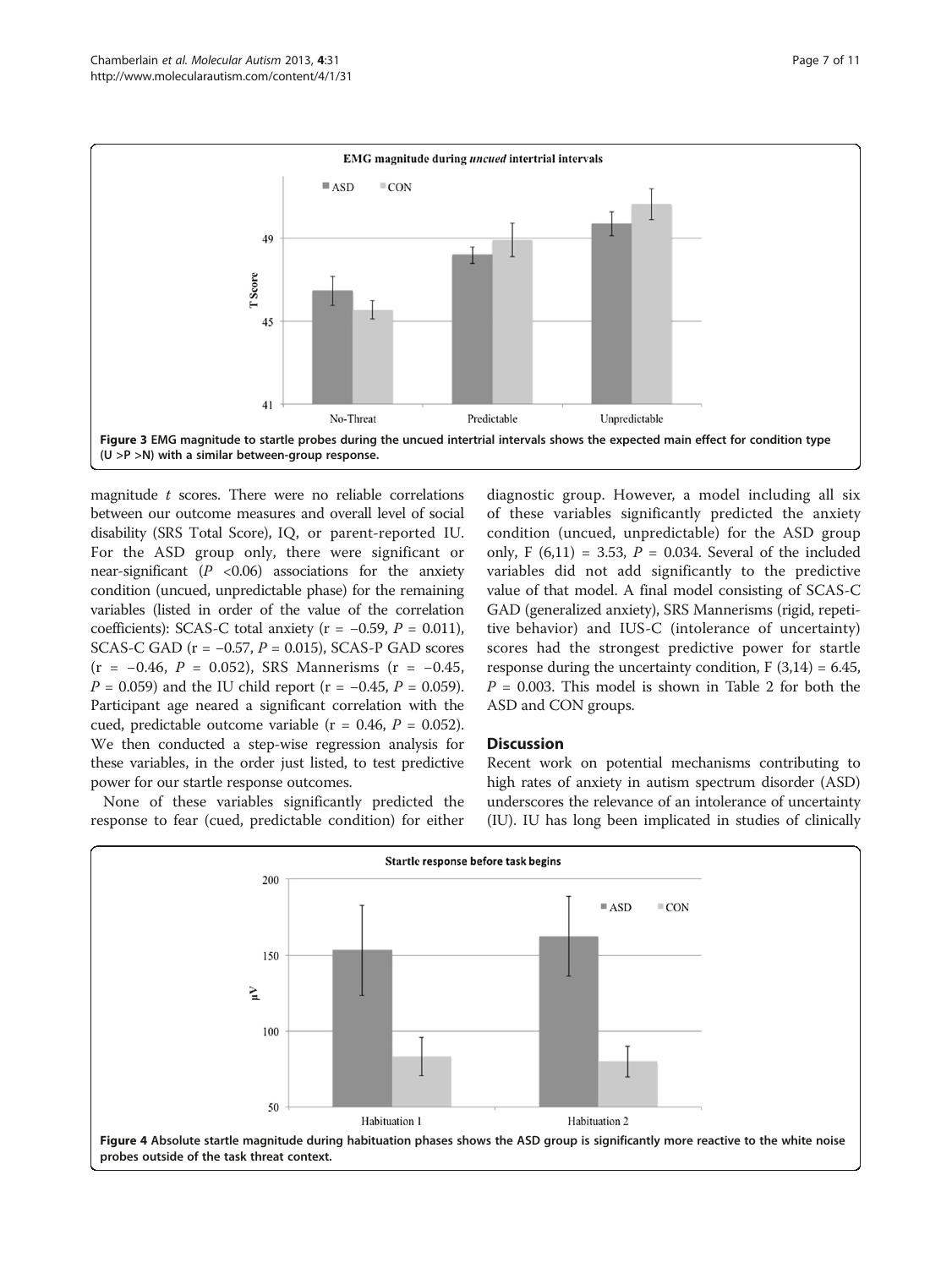| Page 8 of 11 |  |  |
|--------------|--|--|
|              |  |  |

<span id="page-7-0"></span>

| Table 2 Linear regression model with dependent variable as the EMG startle response to the unpredictable condition |
|--------------------------------------------------------------------------------------------------------------------|
| during the uncued intertrial interval, considered to be the context marked by the highest level of uncertainty     |

| Measure               | В       |      | SE <sub>B</sub> | β       | $R^2$ change        |                                                          |
|-----------------------|---------|------|-----------------|---------|---------------------|----------------------------------------------------------|
| ASD model             |         |      |                 |         |                     | Total adjusted $R^2 = 0.53$ , F (3,14) = 6.45, P = 0.003 |
| <b>SCAS-C GAD</b>     | $-0.39$ |      | 0.18            | $-0.39$ | $0.32$ <sup>*</sup> |                                                          |
| <b>SRS Mannerisms</b> | $-0.19$ |      | 0.07            | $-0.45$ | $0.13^{6}$          |                                                          |
| IUS-C                 | $-0.12$ |      | 0.05            | $-0.43$ | $0.17^{6}$          |                                                          |
| CON model             |         |      |                 |         |                     | Total adjusted $R^2 = -0.14$ , F (3,13) = 0.35, P = 0.79 |
| <b>SCAS-C GAD</b>     | $-0.57$ | 0.60 | $-0.36$         | 0.03    |                     |                                                          |
| SRS mannerisms        | $-0.22$ | 0.32 | $-0.20$         | 0.03    |                     |                                                          |
| IUS-C                 | 0.08    | 0.16 | 0.17            | 0.02    |                     |                                                          |

\*P <0.05, <sup>\$</sup>P <0.10. ASD, autism spectrum disorder; SCAS-C GAD, generalized anxiety disorder on the Spence Children's Anxiety Scale-child report; SRS Mannerisms, parent report rigid and repetitive behavior on the Social Responsiveness Scale; IUS-C, Intolerance of Uncertainty Scale-child report; CON, typical control.

anxious patients, especially those struggling with generalized anxiety, not affected by autism [[7](#page-9-0)[,24\]](#page-10-0). We utilized a sensitive, fear-potentiated startle (FPS) paradigm to investigate psychophysiological response to induced uncertainty in an experimental paradigm. Contrary to our hypotheses, adolescents diagnosed with ASD showed comparable responsivity to a matched control group for predictable threat, unpredictable threat, and no impending threat conditions, for both EMG magnitude and latency. While the NPUTT differs from conditioning tasks because there is no learning of association involved and because of the explicit demarcation of predictable and unpredictable threat, these results add to others [\[14,16](#page-9-0)] to suggest that FPS is intact in ASD. Because startle responsivity during the intertrial interval of the NPUTT (representative of contextual threat) was comparable to controls, we may infer that its neural substrates, particularly the BNST, function normally for this type of assessment. Recently South et al. [\[8\]](#page-9-0) observed delayed reversal learning despite intact fear conditioning in ASD. They proposed that anxiety symptoms in ASD may be related more to feedback mechanisms (for example, from the orbitofrontal cortex) rather than bottom-up processes (for example, amygdala activity). While our findings do not necessarily support or contradict the possibility of orbitofrontal cortex contributions to anxiety in ASD anxiety, they do provide additional support for the conclusion that ASD anxiety is not amygdala, or extended amygdala (BNST) based.

Despite similar startle response patterns across ASD and controls, specific patterns related to perceptions of uncertainty may involve atypical thresholds and/or pathways in ASD. First, we were surprised to find that the ASD group was significantly more reactive than controls, in terms of raw startle amplitude, during baseline and all phases of the experiment. Although a very early study of 10 ASD individuals and 10 controls did find increased heart rate and skin conductance response to environmental stimuli [\[25\]](#page-10-0), previous skin conductance

work on fear conditioning has found no difference in baseline skin conductance response in ASD vs. controls [see [4,8](#page-9-0)]. It may be that FPS measurements reflecting reflexive responding to an abrupt sensory event may be more sensitive than SCR for detecting the threshold to potentially threatening environmental stimuli and/or contexts.

Gaigg and Bowler [\[13\]](#page-9-0) suggest another possible interpretation, that inconsistencies across previous studies concerning psychophysiological responses to concrete stimuli may be explained in terms of the ambiguity of such stimuli, in that unambiguous stimuli elicit typical arousal responses while ambiguous ones elicit variable responses in ASD. The group differences in this study, however, were found in the habituation phases where there was no direct threat context. Could there be a generalized uncertainty created by the task, and that uncertainty about when a stimulus will be followed by an air puff creates more ambiguity? That is, the ASD group exhibits heightened baseline levels of arousal because the experimental protocol on the whole induces a level of uncertainty, because the different conditions are essentially randomized in the entire session. This raises an interesting prediction, namely that individuals with ASD can cope more easily with short-term uncertainties but not longer-term uncertainties (such as those found in the social environment). Future research designs may explicitly test Gaigg and Bowler's hypothesis using FPS as a dependent variable.

Grillon et al. [[26](#page-10-0)], see also [\[27](#page-10-0)] have suggested that unpredictability only contributes to emotional reactivity for stimuli that are sufficiently aversive. Whereas Sterling et al. [\[16](#page-9-0)] delivered their air puff at 60 psi, ours was at 75 psi<sup>a</sup>, and the extra strength of our air puff may have crossed that level uniquely for the ASD group. Because Sterling et al. did not report on their response to the Habituation phase, direct comparison of this possibility during baseline conditions is not feasible. Clearly, further research is needed on reactivity in ASD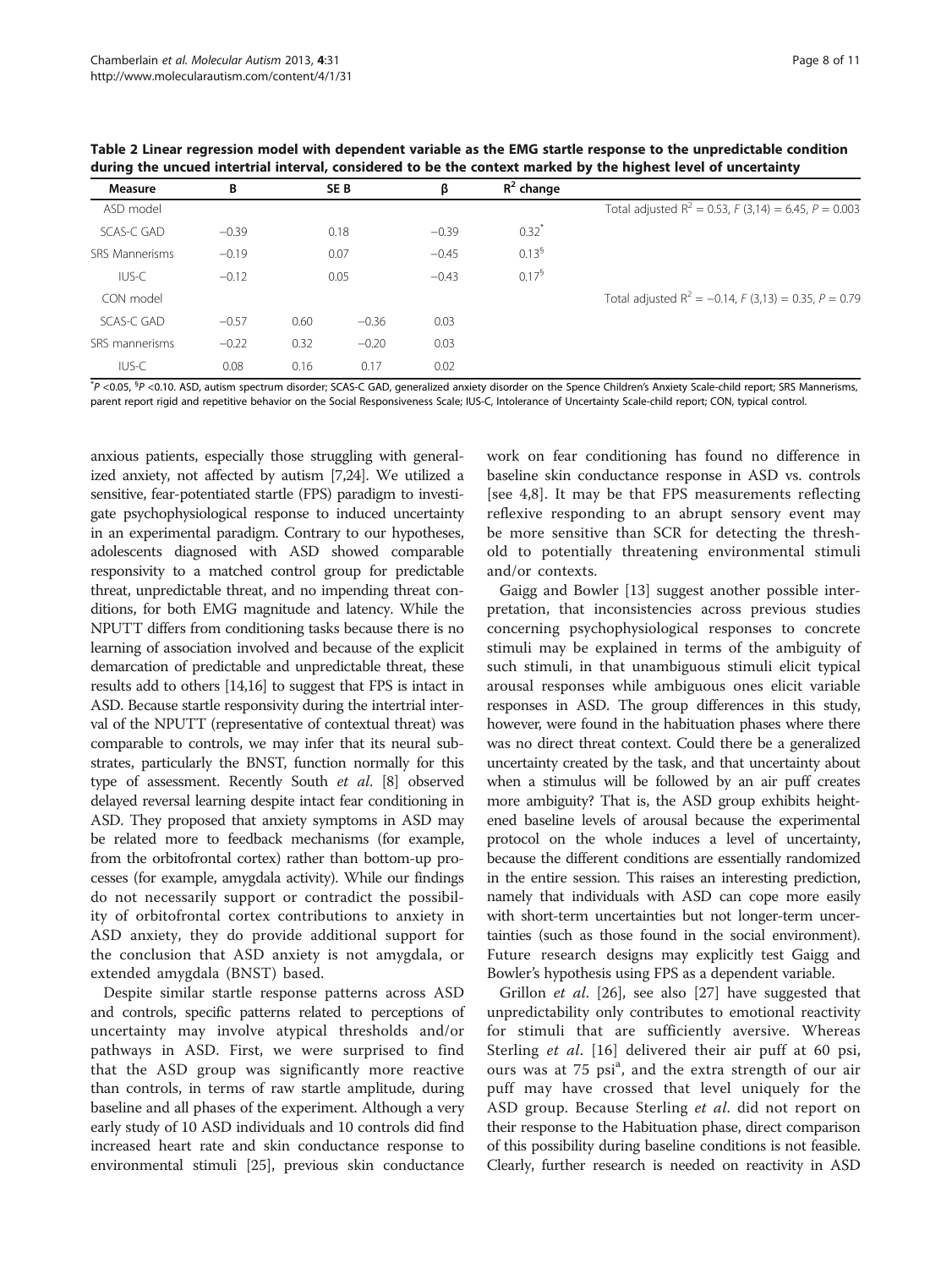samples both before and during experimental manipulations. Attention to baseline contexts and to methodological choices - including reporting of both raw and standardized data, which highlight distinct important aspects of task response - will be important for elucidating whether there may be a subtle but important psychophysiological hypersensitivity in ASD.

This study arises directly from our previous study of reversal learning following classical fear conditioning. We likewise referenced the D'Cruz et al. study [[9](#page-9-0)] of probabilistic reversal. While the reversal component is an important similarity, the paradigms are sufficiently different that we may not predict similar results in a startle paradigm. In the D'Cruz task, participants are required to make a choice on every trial. Thus each trial induces uncertainty whether that choice will lead to positive or negative reinforcement. In contrast, in our startle paradigm, the participants are passive viewers and never make a choice. Also, outcomes are always aversive; the uncertainty pertains to the timing of the aversive event, not whether it will occur. That uncertainty did not affect the ASD group in our study as it did in the D'Cruz study may be due to these key differences in decision-making parameters.

There is a large gap between everyday behavior (reported through questionnaires) and results from laboratory-based experimental studies [\[17](#page-9-0)[,28\]](#page-10-0). When reliable associations are found it is not always clear what they mean. As noted in our introduction, multiple lines of evidence have led us to focus on the interplay of anxiety, repetitive behavior, and IU in ASD, but the core processes that may link these together have not been adequately studied. The associations we report here suggest that these pathways are important for further study. The negative relationships between EMG and measures of IU, repetitive behavior and GAD symptoms were against prediction. However, in a recent study, typically developing adolescents who were selected as either relatively high or low on IU completed the Iowa Gambling Task while rating subjective anxiety at each block and while SCR was recorded [A Wild, MH Freeston, S Heary & J Rodgers, 'Diminished physiological flexibility is associated with intolerance of uncertainty during affective decision making in adolescence,' under review]. The authors report that those who were high in IU reported higher subjective anxiety but lower SCR response relative to the low group. These findings are reminiscent of studies with adults with GAD who, despite showing increased baseline arousal compared to controls, show less responsiveness to laboratory stress [\[29\]](#page-10-0) and on an ambulatory monitoring task [\[30](#page-10-0)], suggesting decreased physiological flexibility.

Paradigms arising from analog animal studies are important for elucidating the neural basis for many aspects of behavior in ASD, including anxiety and repetitive behavior [\[31\]](#page-10-0). This task and similar ideas lend themselves well to functional neuroimaging (for example, using EEG and/or functional magnetic resonance imaging (fMRI)) and we plan to utilize these techniques in the near future. On the other hand, there is an urgent need for studies with greater ecological validity [\[28\]](#page-10-0). Recent studies of social stressors such as public speaking [\[32,33](#page-10-0)] mark an important step forward. There is a need for ecologically valid studies of nonsocial stressors that might capture more of the generalized anxiety and other forms of worry (for example, perfectionism) frequently seen in ASD. Understanding where ASD is similar to and different from typical development is also critical for reward as well as fear pathways [[34-36\]](#page-10-0).

To date, FPS studies in autism have included only small samples such as this one. While it is more difficult to undertake studies using FPS than with simpler measures such as skin conductance, larger samples will be needed to more thoroughly model response to fear, anxiety, and related variables. A strength of our study was a relatively narrow age range, compared to most previous studies in the area. Nonetheless, our older (15 to 18 years), cognitively able ASD sample (IQ mean = 104) may have developed compensatory strategies for underlying ASD-related differences in response to fear and anxiety-provoking situations. Younger samples will shed more light on the developmental trajectory of anxiety in ASD and more impaired samples may elucidate where autism-related behaviors are more salient than anxiety-related problems. We also recommend studies that explicitly manipulate the potency of the anxiety-provoking stimulus. The similarity between ASD and CON groups in this study may simply be a consequence of the task working so well that almost all individuals responded to the task, and more subtle thresholds of difference in ASD were overwhelmed by the potency of the task (including the strength of the air puff itself and the manipulation of cued and uncued/unpredictable puffs). Whereas most people will respond to clear danger signals, it is likely that part of the anxiety response in ASD is related to environmental signals that most people do not find threatening. Clever within-subject designs are needed investigate this possibility. The greater ratio of females in our control group may also be a limitation, especially given literature showing more anxiety in females relative to males, although analyses conducted with only males showed similar results.

#### **Conclusions**

For many individuals and families affected by autism spectrum disorder, frequent and pervasive worry and anxiety cause substantial distress [\[2,4\]](#page-9-0). Although similar brain systems (especially the amygdala) have been implicated in both social impairment and symptoms of anxiety in ASD, a number of studies are showing that, at the least,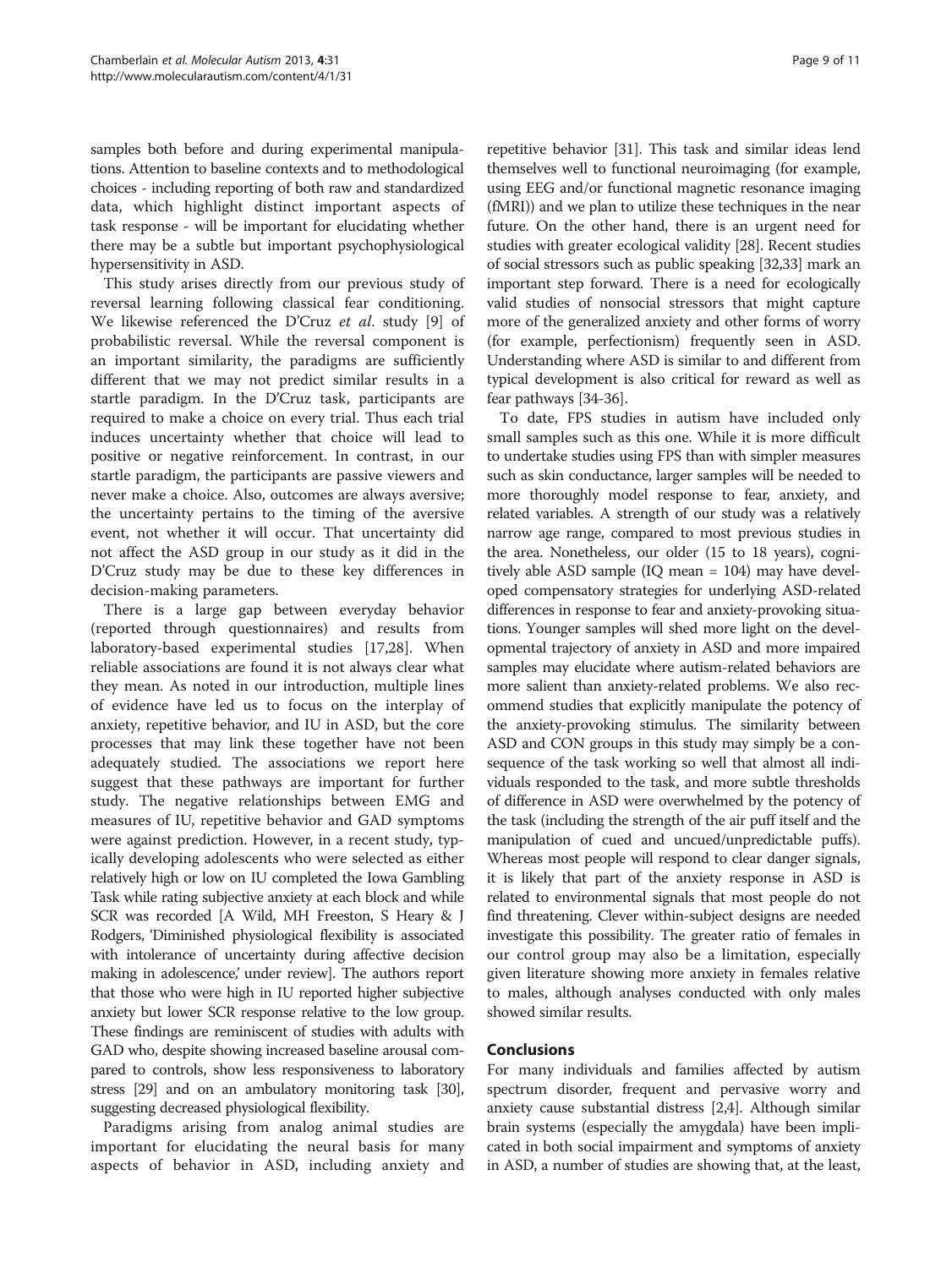<span id="page-9-0"></span>the acquisition of a fear response is intact in ASD (but see [13] for an important exception). Therefore high rates of anxiety are not likely related to atypical recognition (either hyperarousal or hypoarousal) of threatening stimuli. Alternative possibilities include difficulties with feedback mechanisms, for instance in orbitofrontal cortex or difficulties monitoring or integrating information in circuits involving, for example, anterior cingulate cortex and insula cortex [8[,37,38\]](#page-10-0). Rodgers and colleagues have proposed a model relating sensory behavior, repetitive behavior, and anxiety in ASD to the 'intolerance of uncertainty' concept that has been important for conceptualizing non-autism clinically anxious groups. In conjunction with studies arising directly from animal models (for example, [9]) and paradigms that focus on ecological validity [[28](#page-10-0)], studies that explicitly investigate the mechanisms of underlying anxiety in ASD promise to improve understanding of autism etiology as well as to specify avenues for improved treatment of anxiety-related distress.

#### **Endnote**

<sup>a</sup>Studies using air puffs commonly vary in intensity between 60 and 100 psi. The puff used in our study was in no way painful but was quite startling.

#### Abbreviations

ADOS: Autism diagnostic observation schedule; ASD: Autism spectrum disorder; BNST: Bed nucleus of the stria terminalis; EMG: Electromyography; FPS: Fear-potentiated startle; GAD: Generalized anxiety disorder; ITI: Intertrial interval; IU: Intolerance of uncertainty; IUS-C/-P: Intolerance of uncertainty scale child report/parent report); NPU: Neutral, predictable, unpredictable; NPUTT: Neutral, predictable, unpredictable-threat task; SCAS-C/-P: Spence children's anxiety scale child report/parent report); SRS: Social responsiveness scale.

#### Competing interests

The authors declare no competing financial interests or other potential conflicts of interests.

#### Authors' contributions

PDC and MS conceived of the study, programmed the task and oversaw data collection and extraction, assisted with data analysis, and drafted the manuscript. JR and MHF initiated discussion of intolerance of uncertainty in autism spectrum disorder, contributed to study design and analysis, and reviewed the manuscript. MJC provided valuable expertise on EMG data collection and analysis as well as manuscript review. SEW directed our theoretical discussions of uncertainty into measureable constructs, and provided programming assistance as well as drafting of the manuscript. All authors reviewed and approved the manuscript.

#### Acknowledgements

We especially thank Anja Schmitz for sharing critical details of the implementation of the NPU-threat task [12]. This project was generously supported by a Visiting Fellowship provided to MS from Newcastle University. PDC received an Office of Research and Creative Activities Undergraduate Research Award from Brigham Young University. JR and MHF were supported by an NIHR, Flexibility and Sustainability Award from Northumberland, Tyne and Wear NHS Trust. MJC was supported by a grant from the Bial Foundation and a NARSAD Young Investigator Award. The authors wish to thank Nick Top and Ammoren Dohm for their assistance in data collection and extraction.

#### Author details

<sup>1</sup>Neuroscience Center, Brigham Young University, S192 ESC, Provo, UT 84602 USA. <sup>2</sup>Clinical Psychology, Institute of Neuroscience, Ridley Building, Newcastle University, Newcastle NE1 7RU, UK.<sup>3</sup>Yale Child Study Center, Yale University School of Medicine, 230 South Frontage Road, New Haven, CT 06520, USA. <sup>4</sup>Center for Neuroscience, University of California-Davis, 1544 Newton Court, Davis, CA 95618, USA. <sup>5</sup>Department of Psychology, Brigham Young University, 245 TLRB, Provo, UT 84602, USA.

#### Received: 18 June 2013 Accepted: 13 August 2013 Published: 4 September 2013

#### References

- 1. American Psychiatric Association: Diagnostic and Statistical Manual of Mental Disorders-Fifth Edition. Arlington, VA: American Psychiatric Association; 2013.
- 2. White SW, Oswald D, Ollendick T, Scahill L: Anxiety in children and adolescents with autism spectrum disorders. Clin Psychol Rev 2009, 29:216–229.
- 3. van Steensel FJ, Bögels SM, Perrin S: Anxiety disorders in children and adolescents with autism spectrum disorders: a meta-analysis. Clin Child Fam Psychol Rev 2013, 14:302–317.
- 4. South M, Larson MS, White SE, Dana J, Crowley MJ: Better fear conditioning is associated with reduced symptom severity in autism spectrum disorders. Autism Res 2011, 4:412–421.
- 5. Storch EA, Arnold EB, Lewin AB, Nadeau JM, Jones AM, De Nadai AS, Jane Mutch P, Selles RR, Ung D, Murphy TK: The effect of cognitive-behavioral therapy versus treatment as usual for anxiety in children with autism spectrum disorders: a randomized, controlled trial. J Am Acad Child Adolesc Psychiatry 2013, 52:132–142. e2.
- 6. Rodgers J, Glod M, Connolly B, McConachie H: The relationship between anxiety and repetitive behaviours in autism spectrum disorder. J Autism Dev Disord 2012, 42:2404–2409.
- 7. Dugas MJ, Gagnon F, Ladouceur R, Freeston MH: Generalized anxiety disorder: a preliminary test of a conceptual model. Behav Res Ther 1998, 36:215–226.
- 8. South M, Newton T, Chamberlain PD: Delayed reversal learning and association with repetitive behavior in Autism Spectrum Disorders. Autism Res 2012, 5:398–406.
- 9. D'Cruz AM, Ragozzino ME, Mosconi MW, Shrestha S, Cook EH, Sweeney JA: Reduced behavioral flexibility in autism spectrum disorders. Neuropsychol 2013, 27:152–160.
- 10. Gaigg SB: The interplay between emotion and cognition in Autism Spectrum Disorder: implications for developmental theory. Front Integr Neurosci 2012, 6:113.
- 11. Wolf JM, Tanaka JW, Klaiman C, Cockburn J, Herlihy L, Brown C, Schultz RT: Specific impairment of face-processing abilities in children with autism spectrum disorder using the Let's Face It! skills battery. Autism Res 2008, 1:329–340.
- 12. Schmitz A, Grillon C: Assessing fear and anxiety in humans using the threat of predictable and unpredictable aversive events (the NPU-threat test). Nat Protoc 2012, 7:527–532.
- 13. Gaigg SB, Bowler DM: Differential fear conditioning in Asperger's syndrome: implications for an amygdala theory of autism. Neuropsychologia 2007, 45:2125–2134.
- 14. Bernier R, Dawson G, Panagiotides H, Webb S: Individuals with autism spectrum disorder show normal responses to a fear potential startle paradigm. J Autism Dev Disord 2005, 35:575-583.
- 15. Salmond CH, de Haan M, Friston KJ, Gardian DG, Vargha-Khadem F: Investigating individual differences in brain abnormalities in autism. Philos Trans R Soc Lond B Biol Sci 2003, 358:405–413.
- 16. Sterling L, Munson J, Estes A, Murias M, Webb SJ, King B, Dawson G: Fear-potentiated startle response is unrelated to social or emotional functioning in adolescents with autism spectrum disorders. Autism Res 2013. Epub ahead of print.
- 17. Alvarez RP, Chen G, Bodurka J, Kaplan R, Grillon C: Phasic and sustained fear in humans elicits distinct patterns of brain activity. Neuroimage 2000, 55:389–400.
- 18. Davis M: Are different parts of the extended amygdala involved in fear versus anxiety. Biol Psychiat 1998, 44:1239–1247.
- 19. Schiller D, Levy I, Niv Y, LeDoux JE, Phelps EA: From fear to safety and back: reversal of fear in the human brain. J Neurosci 2008, 28:11517–11525.